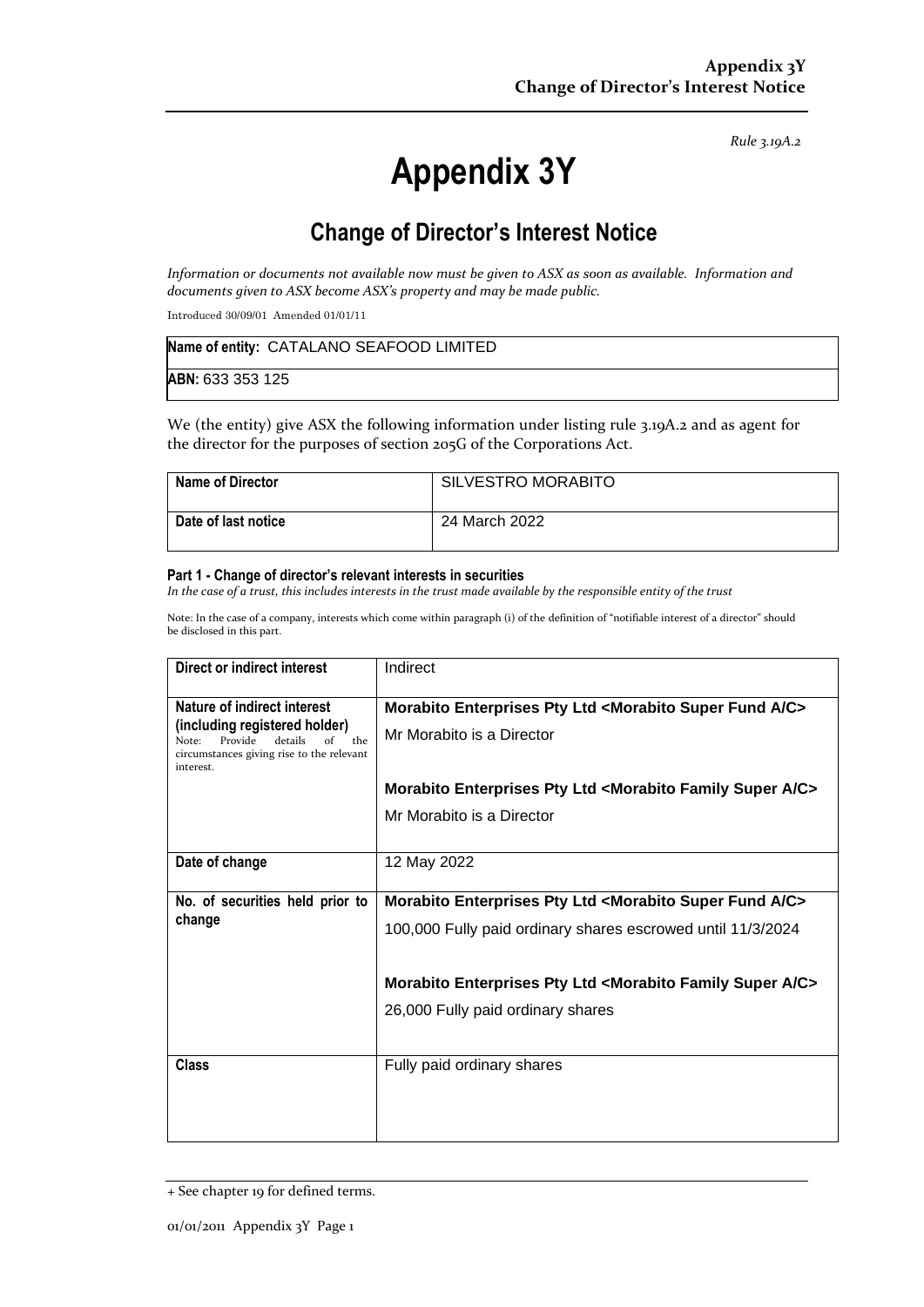| Number acquired                                                                                                                                                               | 26,000 Fully paid ordinary shares                                                                                                                                                                                                                                       |
|-------------------------------------------------------------------------------------------------------------------------------------------------------------------------------|-------------------------------------------------------------------------------------------------------------------------------------------------------------------------------------------------------------------------------------------------------------------------|
| Number disposed                                                                                                                                                               | Nil                                                                                                                                                                                                                                                                     |
| <b>Value/Consideration</b><br>Note: If consideration is non-cash,<br>provide details and estimated valuation                                                                  | \$4,940.00<br>Mr Silvestro purchased 26,000 Fully paid ordinary shares on<br>market at \$0.19 per Share                                                                                                                                                                 |
| No. of securities held after<br>change                                                                                                                                        | Morabito Enterprises Pty Ltd <morabito a="" c="" fund="" super=""><br/>100,000 Fully paid ordinary shares escrowed until 11/3/2024<br/>Morabito Enterprises Pty Ltd <morabito a="" c="" family="" super=""><br/>52,000 Fully paid ordinary shares</morabito></morabito> |
| Nature of change<br>Example: on-market trade, off-market<br>trade, exercise of options, issue of<br>securities under dividend reinvestment<br>plan, participation in buy-back | On market purchase                                                                                                                                                                                                                                                      |

### **Part 2 – Change of director's interests in contracts**

Note: In the case of a company, interests which come within paragraph (ii) of the definition of "notifiable interest of a director" should be disclosed in this part.

| <b>Detail of contract</b>                                                                                                                                                   | N/A |
|-----------------------------------------------------------------------------------------------------------------------------------------------------------------------------|-----|
| <b>Nature of interest</b>                                                                                                                                                   | N/A |
| Name of registered holder<br>(if issued securities)                                                                                                                         | N/A |
| Date of change                                                                                                                                                              | N/A |
| No. and class of securities to which<br>interest related prior to change<br>Note: Details are only required for a contract in<br>relation to which the interest has changed | N/A |
| Interest acquired                                                                                                                                                           | N/A |
| Interest disposed                                                                                                                                                           | N/A |
| <b>Value/Consideration</b><br>Note: If consideration is non-cash, provide details<br>and an estimated valuation                                                             | N/A |
| Interest after change                                                                                                                                                       | N/A |

<sup>+</sup> See chapter 19 for defined terms.